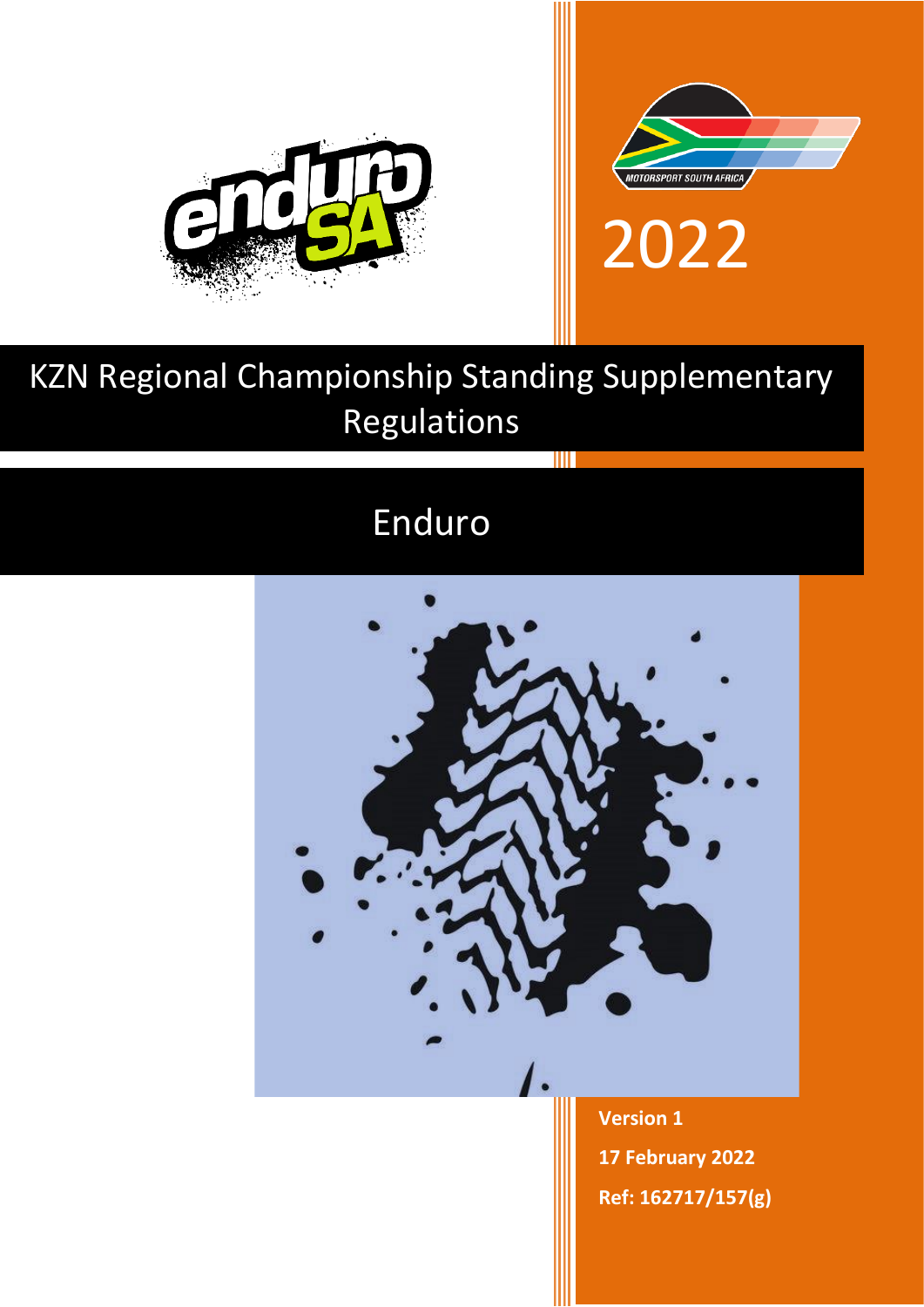# **REVIEW AND AMENDMENTS**

Amendments and updates to the rules will be recorded in the Amendment Record, detailing the updated version, date of approval of the amendment and a short summary of the amendment.

# **AMENDMENT RECORD**

| <b>Modified SSR / ART</b> | $\begin{array}{ l } \hline \textbf{Date applicable} & \textbf{Date of} \\ \hline \textbf{Publication} & \textbf{Publication} \\ \hline \end{array}$ | <b>Clarifications</b> |
|---------------------------|-----------------------------------------------------------------------------------------------------------------------------------------------------|-----------------------|
|                           |                                                                                                                                                     |                       |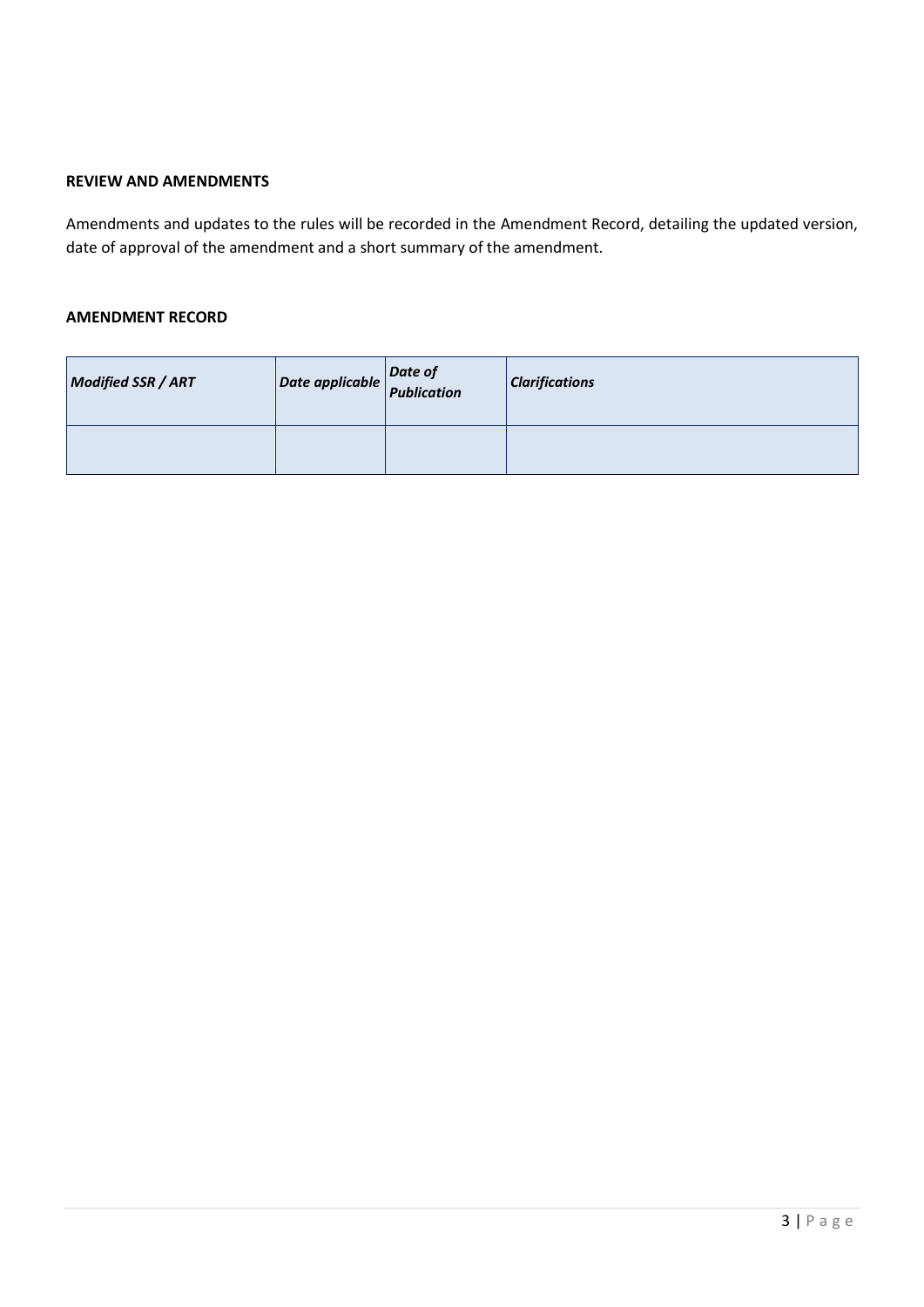**These SSR's are applicable to all enduro events inclusive of Enduro, Extreme Enduro, Enduro X, Junior Enduro,** *Funduro and* **Social Enduro events. Regional, Funduro and Club category specific regulations may not be in conflict with National SSR's.**

**Where individual facet regulations are silent on an issue, and in the event of any dispute, these National SSR's will take precedence.**

Link for the *2022* GCR Regulations:

<https://www.motorsport.co.za/DisplayLink.aspx?group=Publications&name=Publications>

| ART.       |                                                          |
|------------|----------------------------------------------------------|
| А.         | <b>2022</b> CHAMPIONSHIPS                                |
| <b>B.</b>  | MSA APPOINTED OFFICIALS FOR REGIONAL CHAMPIONSHIP EVENTS |
| C.         | ROUTE DIRECTOR (ROLE AND RESPONSIBILITY)                 |
| 1.         | <b>COURSE</b>                                            |
| 2.         | PUBLICATION OF SUPPLEMENTARY REGULATIONS (SR'S)          |
| 3.         | <b>ENTRY FORM / ONLINE ENTRIES</b>                       |
| 4.         | <b>JURISDICTION &amp; COONTROLLERS</b>                   |
| 5.         | <b>AWARDS</b>                                            |
| 6.         | CALCULATION OF THE RESULTS FOR THE CHAMPIONSHIPS         |
| 7.         | PLACINGS AND RESULTS (PREMATURE STOPPAGE)                |
| 8.         | <b>ENTRIES</b>                                           |
| 9.         | ELIGIBILITY OF COMPETITORS                               |
| 10.        | <b>GENERAL CONDITIONS APPLICABLE TO ALL MOTORCYCLES</b>  |
| 11.        | <b>NUMBER OF ENTRIES</b>                                 |
| 12.        | <b>CLOSING DATE AND REFUSAL OF ENTRIES</b>               |
| 13.        | <b>CLASSES</b>                                           |
| 14.        | AIM OF THE CHAMPIONSHIP                                  |
| 15.        | <b>COMPETITION NUMBERS</b>                               |
| 16.        | ORDER OF STARTING                                        |
| 17.        | <b>OUTSIDE ASSISTANCE</b>                                |
| 18.        | <b>RIDERS BRIEFING</b>                                   |
| 19.        | <b>EVENT EVALUATION FORMS</b>                            |
| 20.        | ROUTE MARKING                                            |
| 21.        | <b>LOCAL TRAFFIC REGULATIONS</b>                         |
| 22.        | <b>TIMEKEEPING</b>                                       |
| 23.        | ROUTE / CHECK CARDS                                      |
| 24.        | INDICATION OF CHECK POINTS AND STAMP POINTS              |
| 25.        | CLAIMS TO SPECIAL TIME ALLOWANCE                         |
| 26.        | <b>ROUTE CHECKS</b>                                      |
| 27.        | <b>LIST OF PENALTIES</b>                                 |
| 28.        | <b>PRIZE GIVING</b>                                      |
| 29.        | SOCIAL MEDIA CONDUCT                                     |
| 30.        | <b>MARKETING AND ADVERTISING RIGHTS</b>                  |
| 31.        | POSTPONEMENT, ABANDONMENT OR CANCELLATION OF COMPETITION |
| ADDENDUM A |                                                          |
|            |                                                          |

ADDENDUM B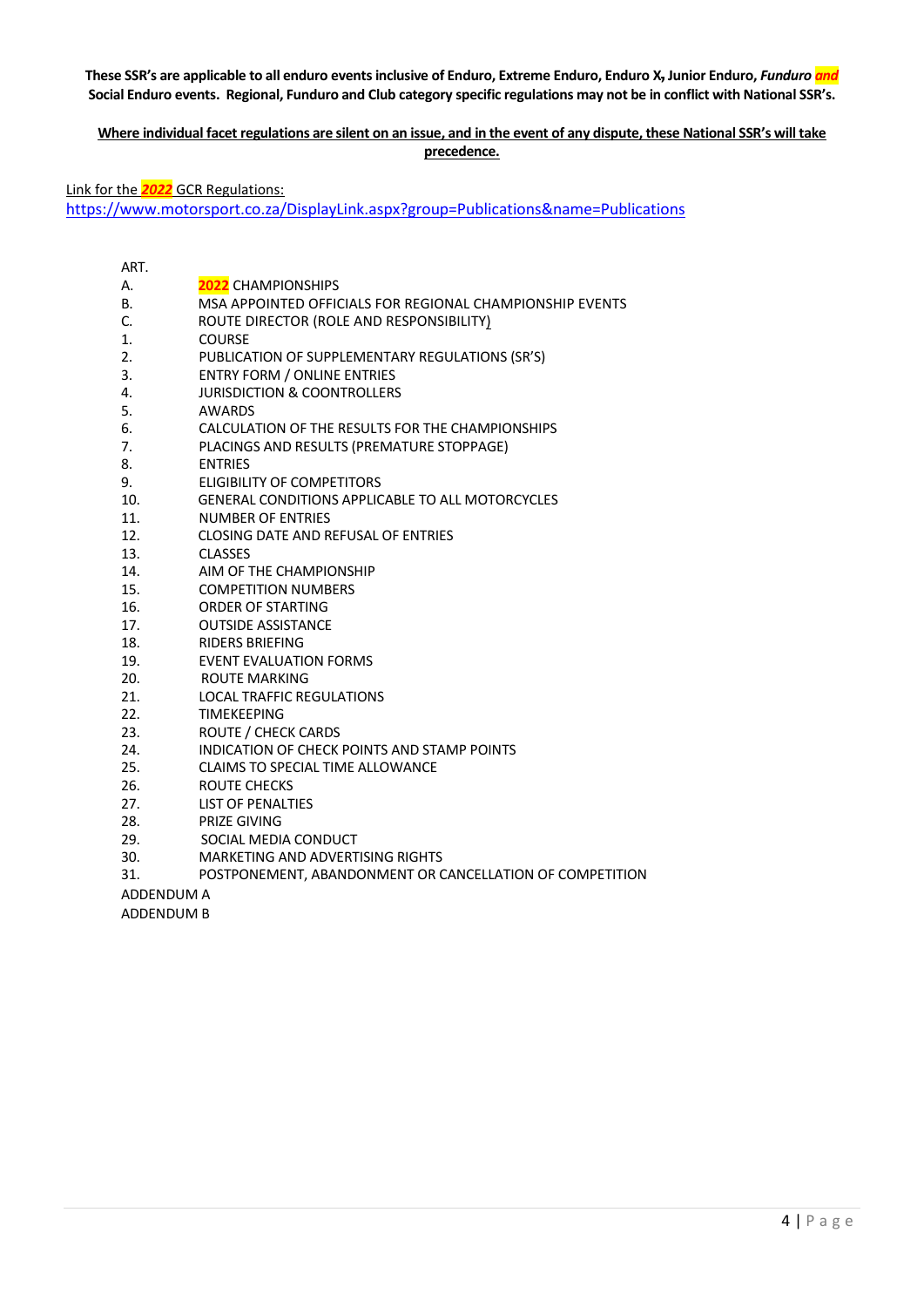# Note:

These regulations are to be read in conjunction with the General Competition Rules (GCR's) and **2022** MSA SA National Enduro Standing Supplementary Regulations (SSR's). In the event that there is any conflict between regional and national rules, the national rules shall, at all times prevail.

Link To:

General Competition Rules (GCR's) :

<https://www.motorsport.co.za/DisplayLink.aspx?group=Publications&name=Publications>

#### MSA SA National Enduro Motorcycles Standing Supplementary Regulations (SSR's):

[https://www.motorsport.co.za/DirectoryDisplay/DynamicContentDirectory.aspx?commission=Non-](https://www.motorsport.co.za/DirectoryDisplay/DynamicContentDirectory.aspx?commission=Non-Circuit&Landing=Regulations)[Circuit&Landing=Regulations](https://www.motorsport.co.za/DirectoryDisplay/DynamicContentDirectory.aspx?commission=Non-Circuit&Landing=Regulations)

# A. *2022* Championships:

*2022* MSA KwaZulu-Natal Regional Enduro Championships –

- Five (5) rounds of the regional Championship, with five (5) to count
- Taking place in KwaZulu-Natal region.
- Seven (7) Regional Enduro Championship Classes comprising of E1, E2, J3 (85cc), J2 Junior Pro, J1 High School, Seniors and Masters will take place on the same day at Club championship events.
- 3 rounds to follow traditional Enduro format and 2 rounds to follow Extreme Enduro format
- Last round of the Championship will count for double points
- **The Regional Championship will be open to riders from all MSA Regions. Only riders resident in KwaZulu-Natal will be eligible to obtain KZN Regional Colours.**

# B. MSA Appointed Officials for Regional Championship events:

*EnduroSA will need to approve the appointment of the following officials for all Enduro events inclusive of Enduro, Extreme Enduro and Funduro.*

*The appointment of these officials by EnduroSA is to ensure that these officials are appointed separately from the Organisers / Promoters to ensure impartiality from the Organisers / Promoters. It is also to ensure that regional standards of enduro events are in alignment with the national strategic direction for enduro events in South Africa. This is an important factor in eliminating any confusion for the entrant when deciding what type of Enduro facet they are wanting to compete in based on their riding capabilities. These regulations will now enable Organisers / Promoters and competitors to have complete understanding on what type of Enduro event they are organising / entering.*

*Organisers / Promoters and official's responsibilities in implementing these regulations is paramount to the successful running of each event.*

*Regional Events will require the approval of officials' 1,2 and 3 below with all costs paid by the regional organizers*

*Funduro Events will require the approval of officials' 1 and 2 below with all costs paid by the regional organizers*

|                   | The Appointment and costs associated with these appointments at regional events will be covered as           |  |  |  |  |
|-------------------|--------------------------------------------------------------------------------------------------------------|--|--|--|--|
|                   | follows:                                                                                                     |  |  |  |  |
|                   | <b>Clerk of the Course:</b>                                                                                  |  |  |  |  |
|                   | There will be a Clerk of the Course (COC) that will be appointed as COC for all Enduro events. This CoC will |  |  |  |  |
|                   | be serving on the Enduro Working Group and be responsible for the approval of officials and                  |  |  |  |  |
|                   | implementation of these regulations at all regional events.                                                  |  |  |  |  |
|                   | <b>Fees - payable by the Organisers / Promoters</b>                                                          |  |  |  |  |
|                   | Travel and accommodation - payable by organizer / promoter                                                   |  |  |  |  |
| $\left( 2\right)$ | <b>MSA Steward:</b>                                                                                          |  |  |  |  |
|                   | Appointed by organizer/promoter per event from the area in which the event is being held                     |  |  |  |  |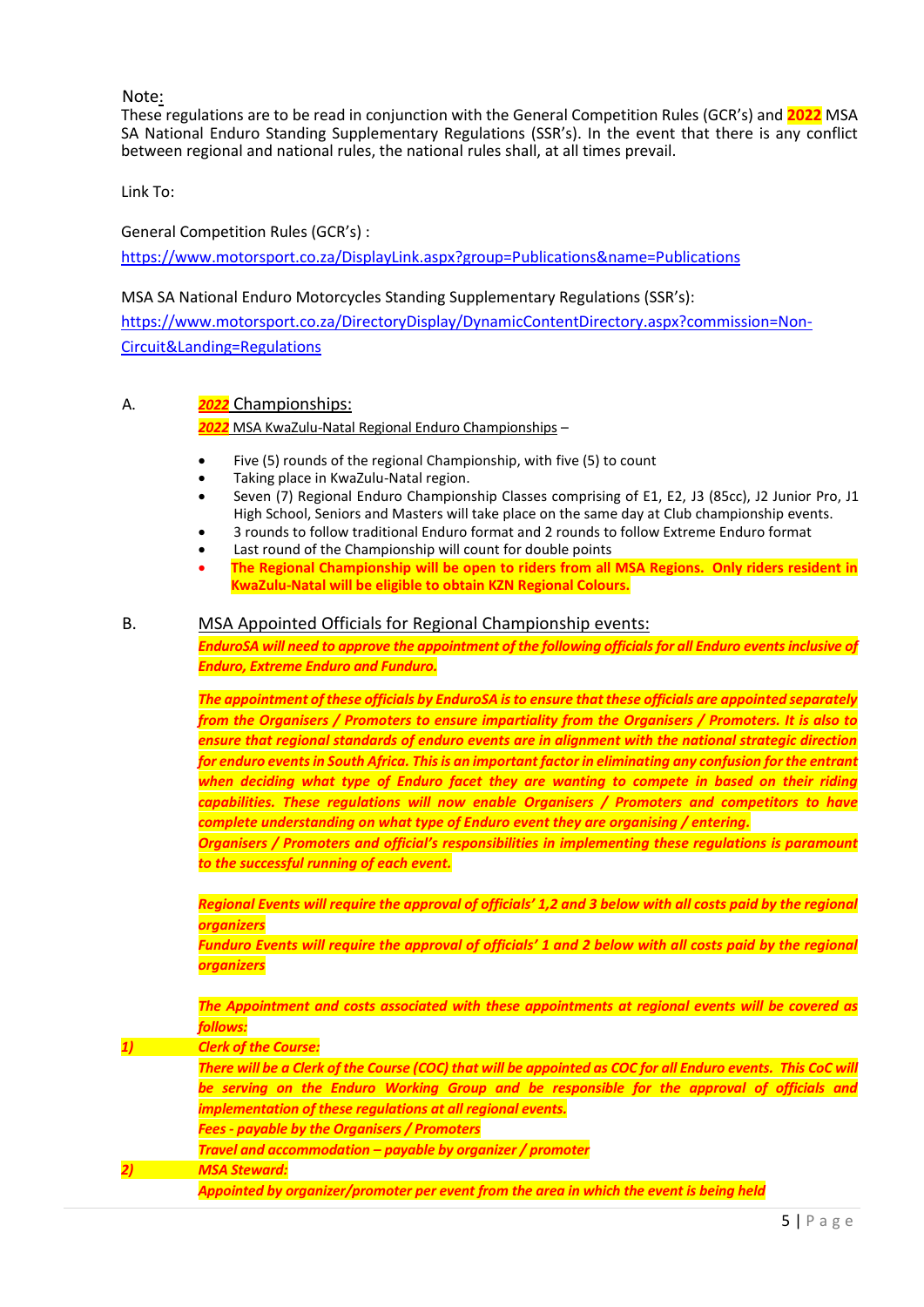|            | Fees - payable by organizer / promoter.                                                                                                                                                                                  |
|------------|--------------------------------------------------------------------------------------------------------------------------------------------------------------------------------------------------------------------------|
|            | Travel and accommodation - payable by the Organisers / Promoters                                                                                                                                                         |
|            | <b>Route Director:</b>                                                                                                                                                                                                   |
|            | The Route Director needs to be an experienced Enduro rider who has competed in the last 3 years at                                                                                                                       |
|            | National level as well as satisfy the conditions in (D) below, and will report directly to the COC. The Route                                                                                                            |
|            | Director appointment for 2022 may involve more than one Route Director and may involve regional Route                                                                                                                    |
|            | Directors. Route director for regional events need to be submitted to EnduroSA for approval on an event                                                                                                                  |
|            | by event basis.                                                                                                                                                                                                          |
|            | Fees - payable BY organizer / promoter.                                                                                                                                                                                  |
|            | <b>GPS Specialist:</b>                                                                                                                                                                                                   |
|            | Please note that the GPS Specialist needs to be liaised with prior to the event, as he / she could also be                                                                                                               |
|            | contacted remotely and does not need to physically be present at the event.                                                                                                                                              |
|            | Fees, travel and accommodation - payable by the Organisers / Promoters.                                                                                                                                                  |
| C.         | Route Director (Role and responsibility):                                                                                                                                                                                |
|            |                                                                                                                                                                                                                          |
| 1)         | The Route Director will be appointed by EnduroSA on a National or Regional basis in order for the Route<br>Director position to be financially viable. It is important that the Regional nominees for Route Director be  |
|            | submitted to the COC by the Organisers / Promoters for the approval and appointment purposes for the                                                                                                                     |
|            | event at least six weeks before the event.                                                                                                                                                                               |
| 2)         | The Route Director is part of the route marking team and needs to ensure they are familiar with the regulations                                                                                                          |
|            | that govern all facets of Enduro.                                                                                                                                                                                        |
| 3)         | The Route Director is to inspect the routes and assist the Organisers / Promoters to set a race route that is                                                                                                            |
|            | in line with the regulation description and is aligned with current Enduro worldwide trends of the racing                                                                                                                |
|            | format applicable on the day.<br>The Route Director for Regional Enduro's needs to satisfy the below criteria to ensure they have the                                                                                    |
|            | experience to contribute to the successful implementation of the routes for Enduro's and Extreme                                                                                                                         |
|            | Enduro's.                                                                                                                                                                                                                |
|            | a)<br>The Route Director needs to be an experienced top ten Enduro and Extreme Enduro rider in E1 or                                                                                                                     |
|            | E2 who has competed at National level within the last 5 years. A top 15 Roof of Africa rider in the                                                                                                                      |
|            | Gold class and /or a previous EnduroSA route director is also acceptable.                                                                                                                                                |
|            | $\bm{b}$<br>The Route Director needs to carry out a pre-race inspection. A report of the route needs to be                                                                                                               |
| 5)         | submitted to EnduroSA and the COC on their findings at least two weeks before the race.<br>To ensure route marking is of a high standard that is expected of a safe Regional Championship event and in                   |
|            | line with the minimum prescribed standards of route marking, based on Art. 28, to his / her own experience                                                                                                               |
|            | and discretion.                                                                                                                                                                                                          |
| 6)         | To provide the Organisers / Promoters a layout of the pit area and implement accordingly by latest Thursday                                                                                                              |
|            | afternoon prior to the event. The pit area to include the time keeping points, administration/race control                                                                                                               |
|            | and all marketing areas.                                                                                                                                                                                                 |
| 7)<br>8)   | To provide the Organisers / Promotors and COC with a fair estimation of expected lap times<br>To provide the Organisers / Promotors with a master GPS track, inclusive of waypoints demarcating:                         |
|            | The race pits<br>a)                                                                                                                                                                                                      |
|            | b)<br>All check points                                                                                                                                                                                                   |
|            | All marshal points<br>c)                                                                                                                                                                                                 |
|            | d)<br>All working areas                                                                                                                                                                                                  |
|            | All road crossings<br>e)                                                                                                                                                                                                 |
|            | f)<br>Dangerous areas where traditional marking is not possible<br>Any other point on the route deemed by the Route Director in his / her sole capacity to be                                                            |
|            | g)<br>warranted.                                                                                                                                                                                                         |
| 9)         | This master route must be provided to the Organisers / Promotors prior to the official start of<br>the event.                                                                                                            |
| <b>10)</b> | The Route Director has no authority to change the final route unless approved by the COC and Organisers.                                                                                                                 |
| 11)        | The Route Director has to ride the course on the morning of the race to double check that the course is in                                                                                                               |
|            | accordance with the information given to the COC.                                                                                                                                                                        |
| 12)<br>13) | The Route Director needs to complete a Route Report by the Wednesday prior to the event in a video format.<br>Organisers / Promotors will provide the dedicated services, hardware and software of an individual skilled |
|            | and versed in the process of downloading GPS tracks for further potential assessment post the race, and                                                                                                                  |
|            | prior to the presentation of final results. The Route Director will need to assist the GPS specialist with any                                                                                                           |
|            | queries that may arise in the analysis of competitors GPS's.                                                                                                                                                             |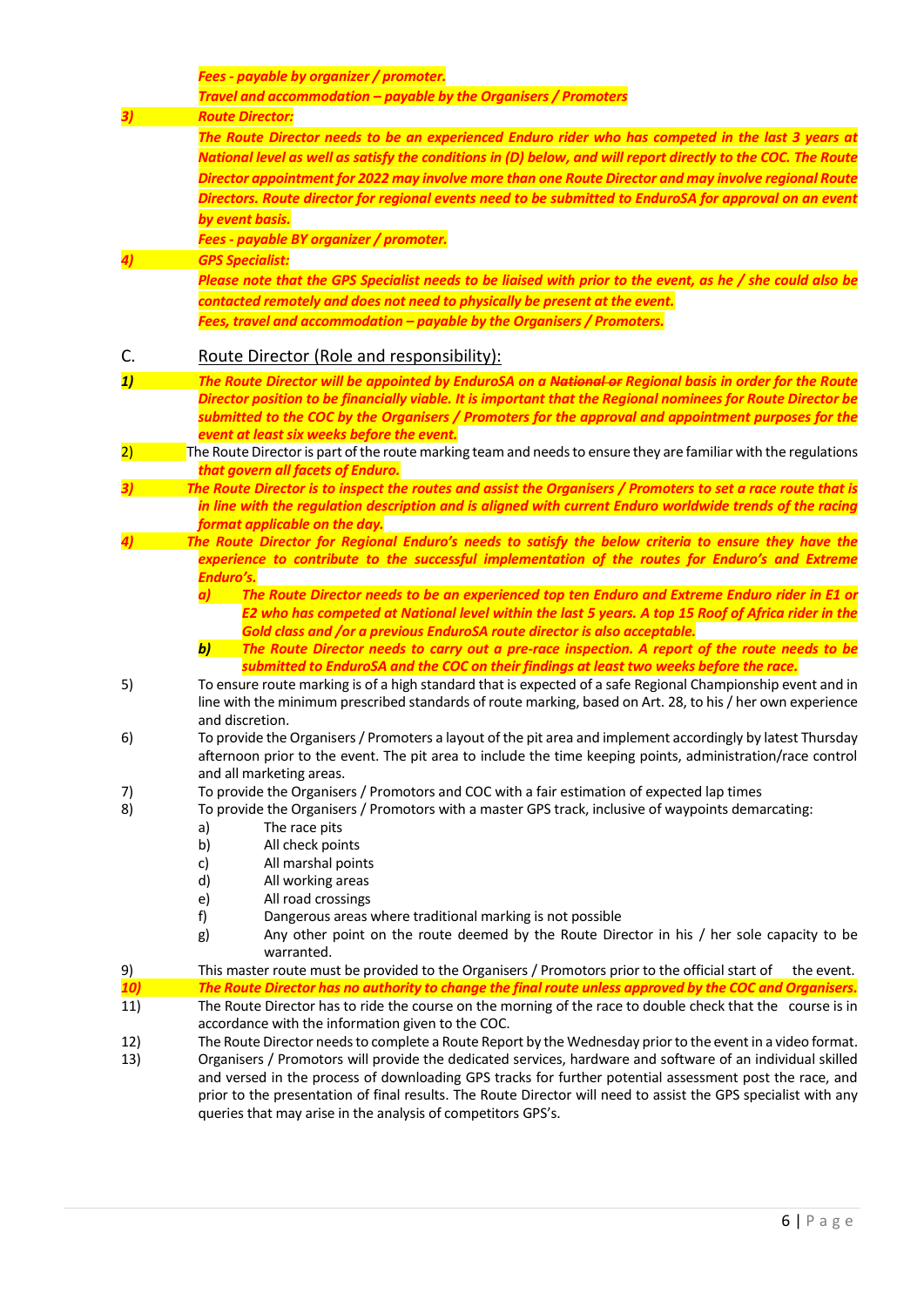#### 1. COURSE

a) *Enduro course, should make use of natural terrain and can have sections of extreme terrain, man-made Enduro X sections and bunted grass or MX style sections. Average speed should be between 20-35km/h. Course distance should be minimum of 20km per lap and race will be distance bases and each events riders briefing will state the amount of laps per class, the aim is to have an average of 4 hours riding time or 100km distance.*

- b) *The course for Enduro is to be based on a design where the common route is for a Bronze/Silver level rider with more technical Gold and Silver sections designed off and returning to the common route. Riders not completing the Enduro signature sections, determined by a missing checkpoint, will receive a time penalty at the discretion of the COC.*
- c) *Junior Enduro course, should make use of natural terrain and have an average speed of between 15-25km/h. Course distance should be between 8-20km and the Route Director must aim for an average of thirty (30) minutes per lap. Race time to be 2 hours for junior classes. No chaperones are allowed; however, event Organiser / Promoter must arrange enough marshals per number of junior competitors to assist junior competitors at difficult points on the course. These marshals should assist all competitors equally.*
- d) The use of GPS, which has to be mounted firmly on the competitor's race bike so that it is visible at all times (carrying of GPS's in hydration packs and/or waist packs etc. is not permitted), is compulsory for all Regional classes. Any manufacture of GPS will be allowed at any Enduro event; however, it will only be possible to upload / download tracks to Garmin units. Competitors making use of non-Garmin units or non USB connections must supply cabling so that Organisers / Promoters can communicate with their GPS. Competitors are responsible for ensuring race officials can receive a complete data log of their day's event up until the results are final – Refer Art. 39 g) (xxiii).
- e) The onus rests with the competitor to ensure that ALL route / track / waypoint / track log data stored on his / her GPS is cleared prior to the start of the race in question. GPS's that are downloaded and have more than just the race in question's track log on it, and that force Organisers / Promoters into searching for the race in questions track log data, will not be considered as empirical evidence of route compliance in the event of a dispute, and will be treated as if the competitor had not complied with Art. 2 d) of the National SSR's and not ridden with a GPS.
- f) Organisers / Promoters will download at least five (5) units per event, at random, directly after the competitors complete the event, and any other should there be a query.
- g) Enduro events will be a start to finish (flag to flag) event, with timed laps. The winner will be the competitor that completes the required distance in the shortest time. There will be a decontrol of ten (10) minutes halfway through the event.
- h) The principal of utilising natural terrain must take precedence over constructed obstacles. A course will not be approved if, in the opinion of MSA and/or EnduroSA, it includes manmade obstacles not in character with the general principals of Enduro or Hard Enduro racing. EnduroX is the exception to this ruling as the type of track used for this format of racing is very much constructed of man-made obstacles. The COC and/or Stewards may instruct that an obstacle not complying in their opinion alone with the general principles, may be removed from the course and to instruct that the course be re-routed around such obstacle.
- i) The route may traverse cultivated and grazing land (veld), and competitors are to stay on the route, which Organisers / Promoters must set to avoid damage to vegetation and crops, and away from vegetation and/or crops that may be found alongside the designated route. Competitors not found doing so will be excluded from the event and reported to MSA for further disciplinary action.
- j) In many places the route may be narrow and dust may be a problem. Competitors should therefore, ensure that they afford another competitor who has caught up with him/her every opportunity to overtake in the interest of fairness and safety.
- k) Competitors to be overtaken must move over to allow other competitors to overtake safely. Competitors failing to adhere to the above may be reported to the Clerk of the Course who will take the necessary action.
- l) Competitors and crews are to be considerate to the landowners when retrieving stranded racing motorcycles from the route and to ensure that damage to cultivated and grazing lands is avoided when retrieving the motorcycle. Failure to comply will result in disciplinary action being taken against the competitor concerned.
- m) In the interests of safety, and based on the fact that the minimum race distance has been shortened to four (4) hours, a compulsory sighting lap may be made available to competitors in the morning prior to race start at the discretion of the Organisers / Promoters. A 2 hour regularity time will be provided for competitors to complete the sighting lap. Thereafter, the race will be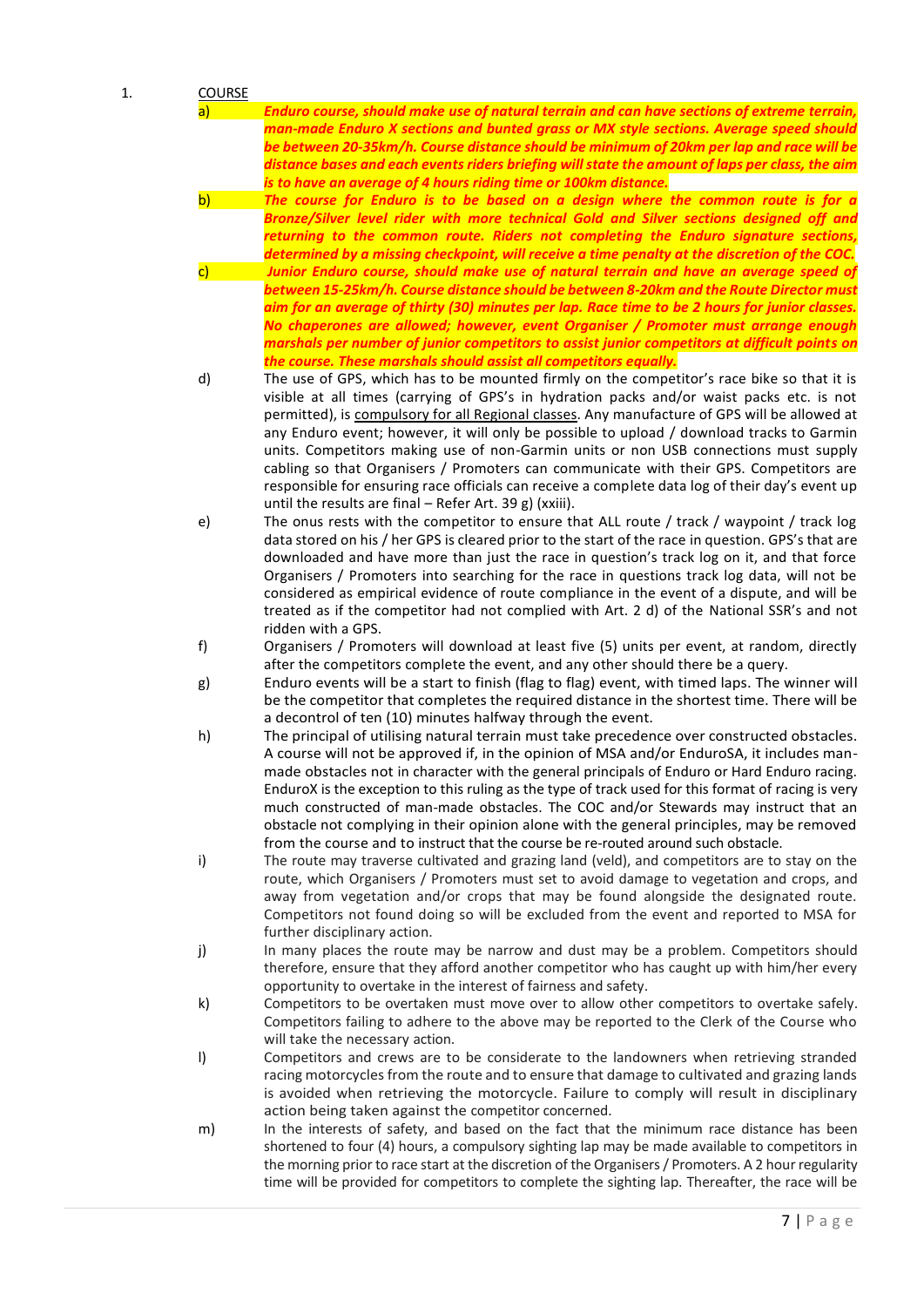started at 10H00 on race day, as per usual procedures. If the Organisers / Promoters decide that a longer regularity time is required for the day in question, then the sighting lap must be opened appropriately earlier in the day, in order to ensure that the race start time is not compromised. In the event of a competitor taking longer to complete his sighting lap than is allocated in regularity time, then that competitor will incur the time that he */* she is late for his / her official start time as penalty time, and this will be added to his / her race time post the completion of the race. In this event, the competitor in question must use the "Flying Finish" chute to access the start of the race track, and not queue at the back of the still un-started start grid, nor may he / she push his / her way through the pack of competitors waiting to start on the un-started start grid.

#### 2. PUBLICATION OF SUPPLEMENTARY REGULATION (SR'S)

The Supplementary Regulations (SRs) shall contain important local details on such matters as the course, average speeds, safety conditions, what is available at the DSPs, entry fee, etc.

#### 3. ENTRY FORM / ONLINE ENTRY

- a) The entry form / online entry shall have provision to clearly identify to which class or classes the entry relates.
- b) Organisers / Promoters need to ensure that provision is made for the Licenced Entrant to sign on next to their competitor's name at event documentation – Refer to GCR113 (xv).

#### 4. JURISDICTION & CONTROLLERS

The events will be controlled by MSA as set out in the event SR's. **The controllers of the Championship shall be the MSA KwaZulu-Natal Regional Committee.**

#### 5. AWARDS

- a) Trophies must be of a high standard for example silverware, glassware or laser engraved hard wood or Perspex (no plastic), are minimum requirement for trophies in Regional Classes. Trophies will be awarded to competitors placing from  $1<sup>st</sup>$  to  $3<sup>rd</sup>$  in each class.
- b) Special Awards should include:
	- i) First Female Competitor (Only if there are more than 3 entries)<br>ii) First Club member of the organising Club
	- First Club member of the organising Club
	- iii) Manufacturers Trophy (One only awarded to the Team Manager) Points will be awarded to the top finishing motorcycle of each manufacturer from each of the Championship classes. If a class does not qualify at the event that class will be omitted from the scoring.

#### 6. CALCULATION OF THE RESULTS FOR THE CHAMPIONSHIPS a) The riders in each class will be awarded with points according to the following scale:

| a)              |               | The Huers in each class will be awarded with politics according to the following scale. |               |                 |                  |
|-----------------|---------------|-----------------------------------------------------------------------------------------|---------------|-----------------|------------------|
|                 | <b>POINTS</b> | <b>POSITION</b>                                                                         | <b>POINTS</b> | <b>POSITION</b> | <b>POINTS</b>    |
| <b>POSITION</b> |               |                                                                                         |               |                 |                  |
| 1               | 400           | 18                                                                                      | 100           | 35              | 22               |
| 2               | 360           | 19                                                                                      | 90            | 36              | 20               |
| 3               | 330           | 20                                                                                      | 85            | 37              | 18               |
| 4               | 300           | 21                                                                                      | 80            | 38              | 16               |
| 5               | 270           | 22                                                                                      | 75            | 39              | 14               |
| 6               | 250           | 23                                                                                      | 70            | 40              | 12               |
| 7               | 230           | 24                                                                                      | 65            | 41              | 10               |
| 8               | 210           | 25                                                                                      | 60            | 42              | 98               |
| 9               | 190           | 26                                                                                      | 55            | 43              | 8                |
| 10              | 180           | 27                                                                                      | 50            | 44              | 7                |
| 11              | 170           | 28                                                                                      | 45            | 45              | 6                |
| 12              | 160           | 29                                                                                      | 40            | 46              | 5                |
| 13              | 150           | 30                                                                                      | 35            | 47              | 4                |
| 14              | 140           | 31                                                                                      | 30            | 48              | 3                |
| 15              | 130           | 32                                                                                      | 28            | 49              | $\overline{2}$   |
| 16              | 120           | 33                                                                                      | 26            | 50              | And onwards, all |
| 17              | 110           | 34                                                                                      | 24            |                 | finishers score  |

b) A competitor who obtained points in a previous event in the Championship series will not be allowed to move to another class and carry his / her class points over to the new class. The competitor who has scored the highest total number of class points in the competitions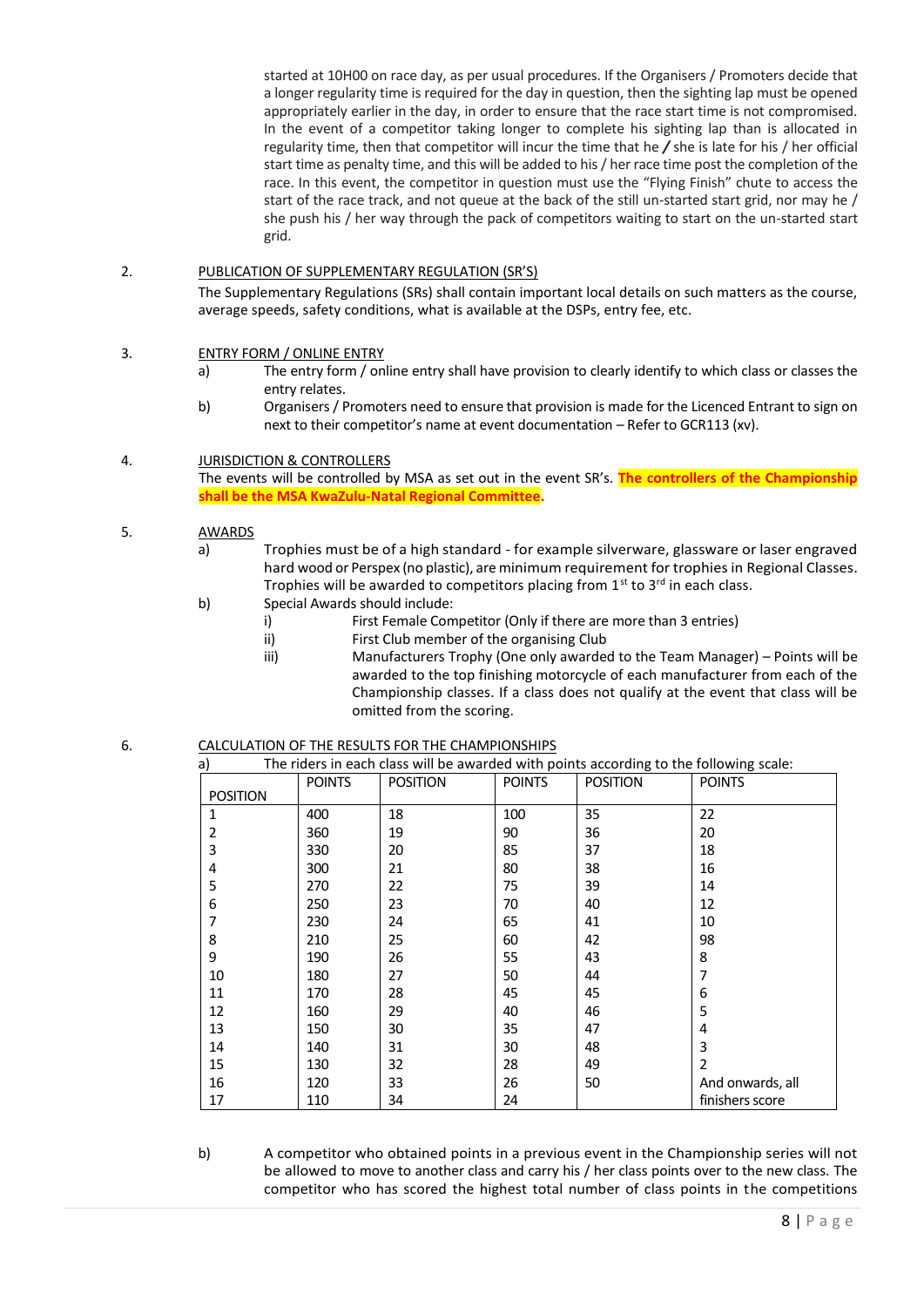counting for the Championship will be the winner of his / her class.

- c) Competitors may only score in one Regional class at an event.
- d) Junior competitors will not be able to downgrade to a lower class. Competitors will only be able to progress upwards through the system and will not be able to change to a lower capacity class from year to year. i.e. Competitors have to progress from the 85cc through to the J1 class, through to the J2 class, and then onto the Senior classes.
- e) Separation of ties

In case of ties in the results at the end of the day, the competitors concerned will each receive the points to be awarded for this place, and the next classified competitor will receive the points according to his / her position.

In the case of a tie at the end of the season, the competitor with the greatest number of class wins will be declared the winner. If this does not resolve the tie, then the greatest number of second positions will count, failing which third positions and so forth. If this is still ineffective EnduroSA will make a recommendation to MSA ManCom for consideration to declare the winner on such basis, as it deems fit.

#### 7. PLACINGS AND RESULTS (PREMATURE STOPPAGE)

- a) If any event is stopped before half the Regional competitors have completed at least half the total distance, the event will be deemed null and void.
- b) If any event is stopped at a later stage the Clerk of the Course, in conjunction with the Stewards of the Meeting shall decide whether the event is null and void or declare such result and awards as they consider justified according to the circumstances. The Clerk of the Course has the right not to score any section of the event, as he / she deems fit.
- c) To be classified as a finisher of an event a competitor must complete the full distance as specified for his / her class. If a competitor is, during the course of his / her race, lapped by the race leaders, and therefore receives the chequered flag at his / her next passing of the finish line, but has not completed his / her full race distance as prescribed in the SR's, that competitor will be classified as a finisher provided he / she has met the chequered flag and completed a minimum of 66% of the prescribed distance for his / her class.

# 8. ENTRIES

- a) Maximum permitted entry fee of R850.00 for KZN Regional Enduro classes per event. This entry fee includes all levies.
- b) Entry fee for Clubman's and juniors will be R700.00.
- c) For all events, an additional late entry fee of R200 will be charged.
- d) Late entries must be posted on the official notice board.
- e) Refusal of entry Refer to GCR 99 and 100.
- f) Trust levies as stipulated in National enduro SSR's, 9(f)

#### 9. ELIGIBILITY OF COMPETITORS

No competitor shall be permitted to start an event unless he / she has satisfied the officials concerning the National Enduro SSR's 9(g)

10. GENERAL CONDITIONS APPLICABLE TO ALL MOTORCYCLES – All motorcycles must comply to national Enduro SSR's 9(h)

#### 11. NUMBER OF ENTRIES

- a) Any meeting may be cancelled if the number of entries received is insufficient, provided the event regulations clearly stipulate the minimum number of entries; which may not be set higher than 100 minimum competitors.
- b) The Organiser / Promoter is also entitled to set a limit to the number of entries to be accepted and that number must be published in the SR's.
- c) If too many entries are received, the method used by the Organiser / Promoter to select the entries will be stipulated in the SR's.
- d) Priority must be given to competitors, who have, up to the closing date for entries, obtained points in previous Championship events during the current season and competitors who were placed among the first six in their class in the Championship of the previous year.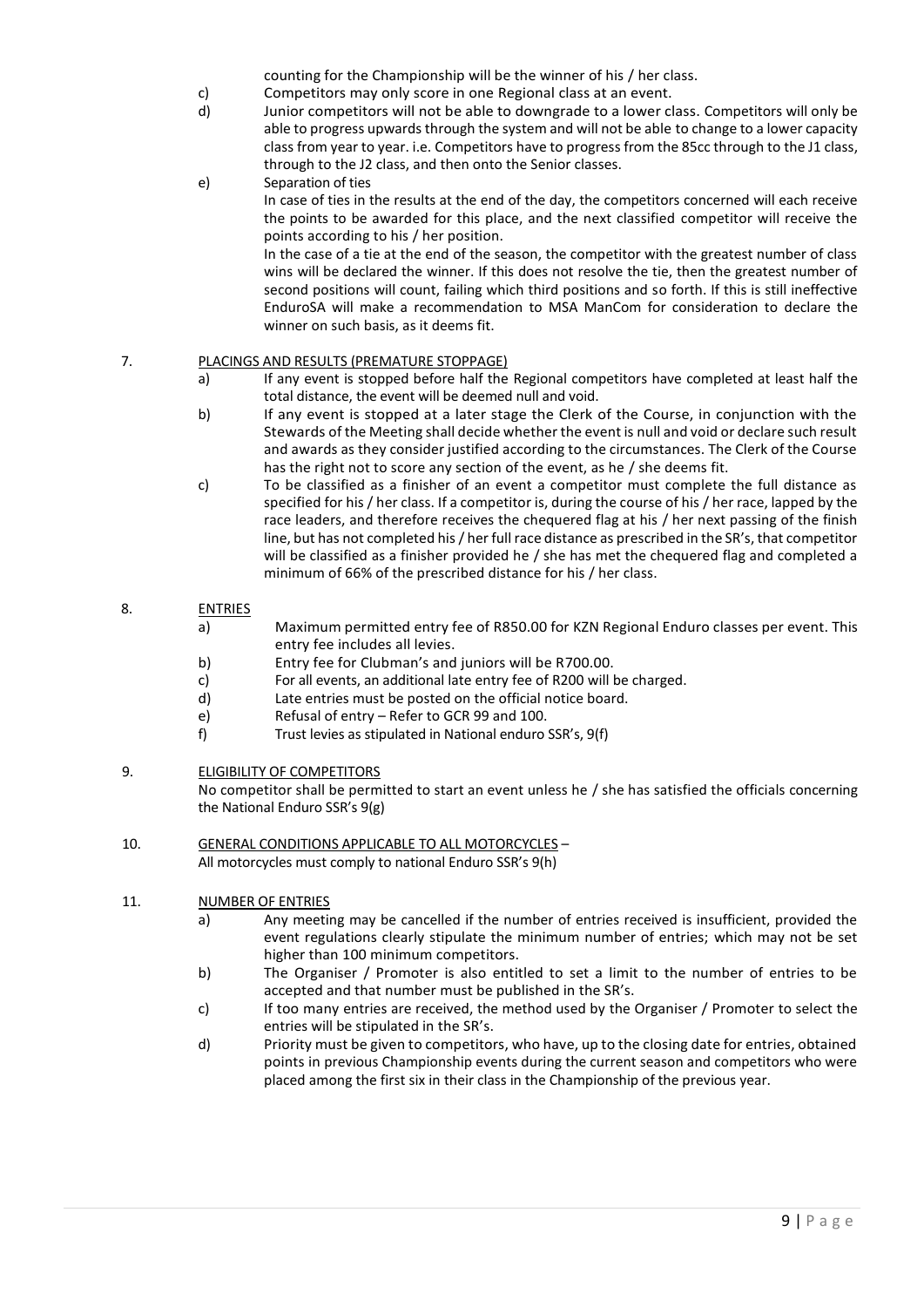# 12. CLOSING DATE AND REFUSAL OF ENTRIES

- a) Entries for the event will close forty-eight (48) hours prior to the start of the event.<br>b) Late entries will be permitted at an extra cost of R200 Refer to Art. 9 c).
	- Late entries will be permitted at an extra cost of R200 Refer to Art. 9 c).
- c) For an entry to be accepted by the Organiser / Promoter it must be accompanied by the entry fee.
- d) The Organisers / Promoters reserve their right to refuse entries as per GCR 99 and 100.

13. CLASSES

a) The following classes are therefore proposed – These will be applicable to Regional and Club Championships WITHOUT EXCEPTION.

| <b>ENDURO</b><br><b>CLASS</b> | <b>CLASS AGE</b>                                                                                                                                            | <b>CAPACITY</b>                                                                                                                                 | <b>NOTES</b>                                                                                                                                                                               |  |
|-------------------------------|-------------------------------------------------------------------------------------------------------------------------------------------------------------|-------------------------------------------------------------------------------------------------------------------------------------------------|--------------------------------------------------------------------------------------------------------------------------------------------------------------------------------------------|--|
| E <sub>2</sub>                | From the year of the competitors 18 <sup>th</sup><br>birthday and older                                                                                     | 2-stroke over 201cc and 4-stroke over<br>251cc                                                                                                  |                                                                                                                                                                                            |  |
| E <sub>1</sub>                | From the year of the competitors 16 <sup>th</sup><br>birthday and older                                                                                     | 2-stroke from 125cc - 200cc and 4-stroke<br>from $150cc - 250cc$                                                                                |                                                                                                                                                                                            |  |
| J2 Junior Pro                 | From the year of the competitors 15 <sup>th</sup><br>birthday, to 31 <sup>st</sup> December of the year in<br>which their 21 <sup>st</sup> birthday occurs. | Maximum permissible capacity is 200 cc<br>2-stroke and 250cc 4-stroke                                                                           | The Organisers / Promoters<br>shall decide on a shorter<br>distance, which will be as<br>close to 75% of the full<br>Regional class distance, as<br>practically possible.                  |  |
| J1 High School                | From the year of the competitors 14th<br>birthday, to 31 <sup>st</sup> December of the year in<br>which their 18 <sup>th</sup> birthday occurs.             | The maximum permissible capacity is<br>125cc 2-Stroke                                                                                           |                                                                                                                                                                                            |  |
| Seniors                       | From the year of the competitors 36 <sup>th</sup><br>birthday and older                                                                                     | Unlimited                                                                                                                                       |                                                                                                                                                                                            |  |
| Masters                       | From the year of the competitors 46 <sup>th</sup><br>birthday and older                                                                                     | Unlimited                                                                                                                                       | The Organisers / Promoters<br>shall decide on a shorter<br>distance, which will be a<br>minimum of 50% (or a<br>maximum of 2 racing laps) of<br>the full<br>Regional<br>class<br>distance. |  |
| Senior 85cc                   | From the year of the competitors 13 <sup>th</sup><br>birthday, to 31 <sup>st</sup> December of the year in<br>which their 15 <sup>th</sup> birthday occurs. | The maximum permissible capacity is<br>85cc 2-stroke cooled. (Minimum wheel<br>size 14" rear 17" front, Maximum 16"<br>rear and 19" front).     | <b>Combined Regional J3</b><br><b>Enduro Regional</b><br>Championship Class                                                                                                                |  |
| Junior 85cc                   | From the year of the competitors 8 <sup>th</sup><br>birthday, to 31 <sup>st</sup> December of the year in<br>which their 13 <sup>th</sup> birthday occurs.  | The maximum permissible capacity is<br>85cc 2-stroke cooled. (Minimum wheel<br>size 12" rear 14" front, Maximum 16"<br>rear and 19" front).     |                                                                                                                                                                                            |  |
| Junior 65cc                   | From the year of the competitors $7th$<br>birthday, to 31 <sup>st</sup> December of the year in<br>which their 12 <sup>th</sup> birthday occurs.            | The maximum permissible capacity is<br>65cc 2-stroke or 85cc auto or 110cc 4-<br>stroke (Minimum and maximum wheel<br>size 12" rear 14" front). |                                                                                                                                                                                            |  |

b) WOW Class / Competitors:

- The WOW Class is only used for new / returning competitors to assess their skill / riding ability in the facet, and then move to a more competitive class.
- Annual WOW licences will not be available for purchase.
- Competitors will only be permitted to purchase one event WOW licences only via the MSA online licensing system ([www.msaonline.co.za](http://www.msaonline.co.za/)).
- All competitors that purchase a *one event* WOW Licence will have to provide proof of personal medical cover to the event secretary along with the copy of the *one event* WOW Licence.
- Entry fees for the WOW class at events shall be at the discretion of the Organisers / Promoters.
- Competitors with *one event* WOW Licences will need to be timed and reflect on the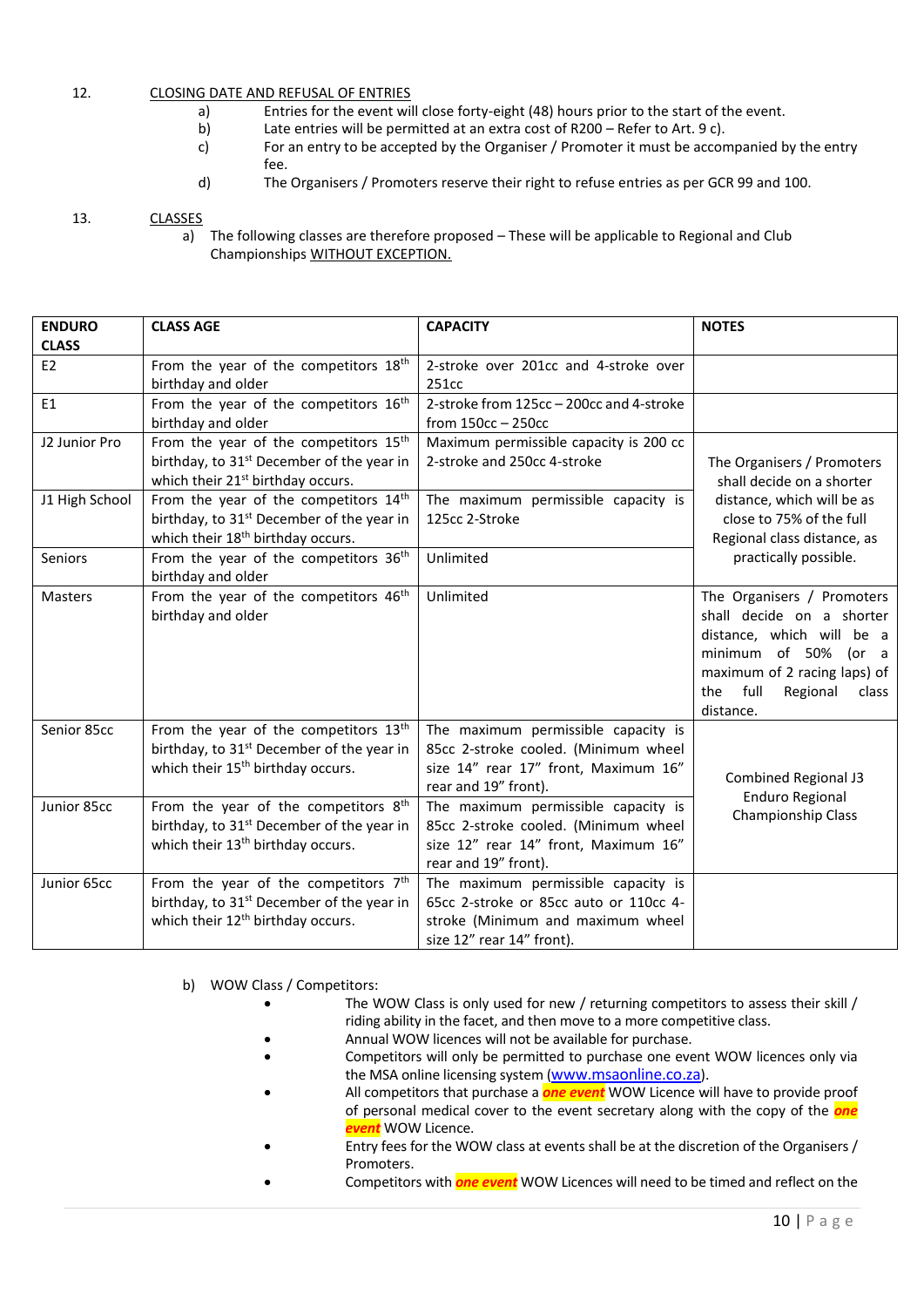event results, but will not garner any points / trophies, except for a finishers medal if same is offered by the Organisers / Promoters of the event.

- Competitors with *one event* WOW licences may only participate in the WOW class, which shall start behind all the other classes offered at the event.
- Competitors that have purchased a club licence, have the choice to still compete in the WOW Class, or move to the relevant club class suitable for the competitors age and engine capacity.
- Age and engine capacity regulations as per the Enduro and Cross Country Motorcycle SSR's must be adhered to at all times with regard to the WOW class.
- WOW competitors shall complete a shorter race distance than the full Regional class distance, at the discretion of the Organisers / Promoters in consultation with the Clerk of the Course.
- c) Club classes would get timed and trophies/prizes could be distributed.
- d) Junior competitors are to give way to any Senior competitors trying to pass them.
- e) *Reserved*
- f) *Reserved*

#### 14. AIM OF THE CHAMPIONSHIP

The aim of the Championship will be to declare KwaZulu-Natal Enduro Regional Champions in the above-mentioned championship classes. The Championship shall consist of a minimum of Five (5) events with five (5) to count. The last round of the championship will count for double points. The number of events which are retained and scored shall be as set out in GCR 233 of the MSA General Competition Rules. DNF and DNS's need to be clearly indicated on the Clerk of Course signed result sheets.

#### 15. COMPETITION NUMBERS

*All competitors must have a MSA issued competition number. It is the responsibility of the competitor to obtain a competition number from MSA, prior to printing any number stickers for the season. Please refer to Art. 14 of the 2022 MSA National Enduro SSR's.*

#### 16. ORDER OF STARTING

- a) The order in which competitors will be started for the first event of the season shall be decided by the previous year's class points the class points gained in the Championship so far.
- b) Competitors are to be started two at a time on the same minute, up to a maximum of six competitors, and where events allow a mass start, can be used.
- c) E1, E2 competitors will be started side by side, followed by Seniors, J2 Junior Pro, J1 High School, Masters, Clubmans, *J3* (85cc) and WOW classes, or with specific events, the *J3* (85cc) may start at alternate race times to be determined by the Organisers / Promoters in consultation with the Clerk of the Course.
- d) Dust gap intervals will be at the discretion of the Clerk of Course. Regional and club will start next and may be started in higher multiples per minute, at the discretion of the Clerk of the Course. Late entries will start at the back, regardless of class.

#### 17. OUTSIDE ASSISTANCE

- a) All outside assistance is forbidden, other than the normal assistance given at the official working areas – Refer Art. 39 g (i) and b) to e) below.
- b) The term "outside assistance" refers to the act involved when any person, other than the competitor or an official performing his / her duties, comes into contact with the motorcycle.
- c) Outside assistance may be given by another competitor who is still racing and eligible to be classified as a finisher.
- d) Competitors who have retired or crossed the finishing line may not render assistance Refer Art. 39 g) (xii).
- e) Outside assistance on the designated route by a spectator, marshal or any person is strictly prohibited at enduro events, in particular very difficult sections. No person other than a rider is allowed to touch a bike or rider.
- f) Outside assistance from any other outside source is prohibited except in the working areas.
- g) Should a competitor, together with his / her machine, need to leave the course and return to the working area to carry out repairs, the competitor must re-join the course at the point where they left the course. The penalty for returning a race motorcycle to the working area without completing the lap in question is sixty (60) minutes – Refer to Art. 39 e) (ii). However, this would not affect a competitor that leaves their bike on the course and makes his / her way walking back to the work area for spares, or by a method other than riding his/ her race motorcycle and returns walking back to their bike to carry out the repairs themselves – Refer Art. 39 g) (iv) of the National SSR's.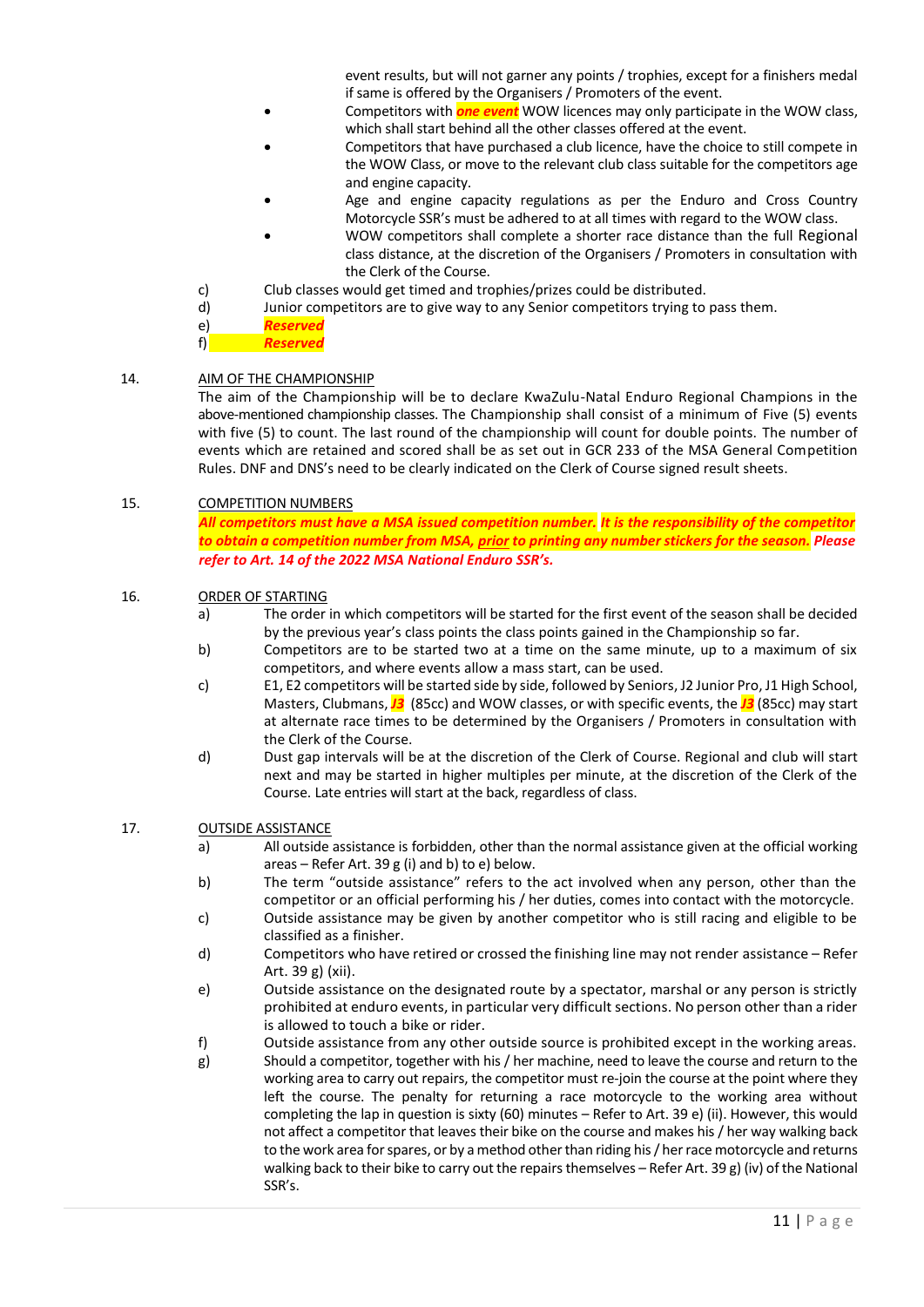- h) Carrying of fuel on to the course is strictly forbidden.<br>i) Service crews and/or service vehicles are not peri-
- Service crews and/or service vehicles are not permitted on the racing route other than at working areas, and may not render assistance in any form whatsoever, except at these areas.
- j) Service crews may not establish "spares depots" or leave spares, tyres, fuel, lubricants etc. at any point other than the working areas whether on the route or accessible from the route.
- k) The penalty for receiving outside assistance is exclusion Refer Art. 39 g) (xi).
- l) In the working area only, service crews may do any work on the motorcycle, except for welding work. Welding may not take place in the working area, the motorcycle must be removed to a safe place sufficiently far from fuel supplies, etc. so as not to constitute a safety hazard, before welding work commences permission must be granted by an official.
- *m) Outside assistance may be given:* 
	- *i*) *By an official (listed in the Supplementary Regulations (SR's) and / or Final Instructions as being authorised to assist competitors) on the event. If a competitor is assisted by an official as listed in the Supplementary Regulations (SR's) the competitor must remain responsible to adhere to the Standing Supplementary Regulations (SSR's) and Supplementary Regulations (SR's). Any breach thereof, regardless of the role played therein by an official shall result in action being taken against the competitor concerned, unless the competitor can prove that he / she was unable to persuade the official to act within the rules.*
	- *ii) An official/Marshal in this regard cannot be a family member, rider trainer, sponsorship associate or a team member.*
	- *iii) Assistance by an official is limited to helping around or over obstacles, etc. which assistance must be offered to all competitors. However, this precludes the providing of spares or parts for a motorcycle or quad or the towing of a motorcycle or quad by an official.*
	- *iv) By another competitor who is still actively racing and is eligible to be classified as a finisher.*
	- *v) Competitors who have retired or crossed the finishing line may not render assistance.*
	- *vi) Outside assistance from any other source is prohibited*
	- *vii) No assistance by service crews will be allowed at unassisted re-fuel*
- 18. RIDERS' BRIEFING
	- a) Organisers / Promoters are required to hold a riders' briefing, either in the pit area or virtually via social media or the official online / electronic notice board.
	- b) Details such as the following, must be mentioned and discussed at riders briefing, at the minimum:<br>i)
		- i) Distance of route<br>ii) Number and natu
		- Number and nature of check / marshal points
		- iii) Time bars<br>iv) Route des
		- iv) Route description<br>
		v) Number and nature
		- Number and nature of road crossings
		- vi) Start time and order
		- vii) Affirmation of rules and what officials will be on lookout for on the day
		- viii) Unique circumstances that may affect the race on the day (weather, etc.)
		- ix) Any other points that official feel warranted
		- x) Event sponsors to be thanked

#### 19. EVENT EVALUATION FORMS

- a) All competitors are required to hand in an Event Evaluation Form, on which competitors must clearly mark their completion or retirement from the event.
- b) These forms must be handed in within one (1) hour of the competitor finishing or retiring from the event.
- c) The fine for not handing in a fully completed Event Evaluation form is R250.
- d) Any competitor that is involved in or witnesses an incident that requires attention by the officials, is required to lodge the incident in writing to the Clerk of the Course within thirty (30) minutes of completing or retiring from the event.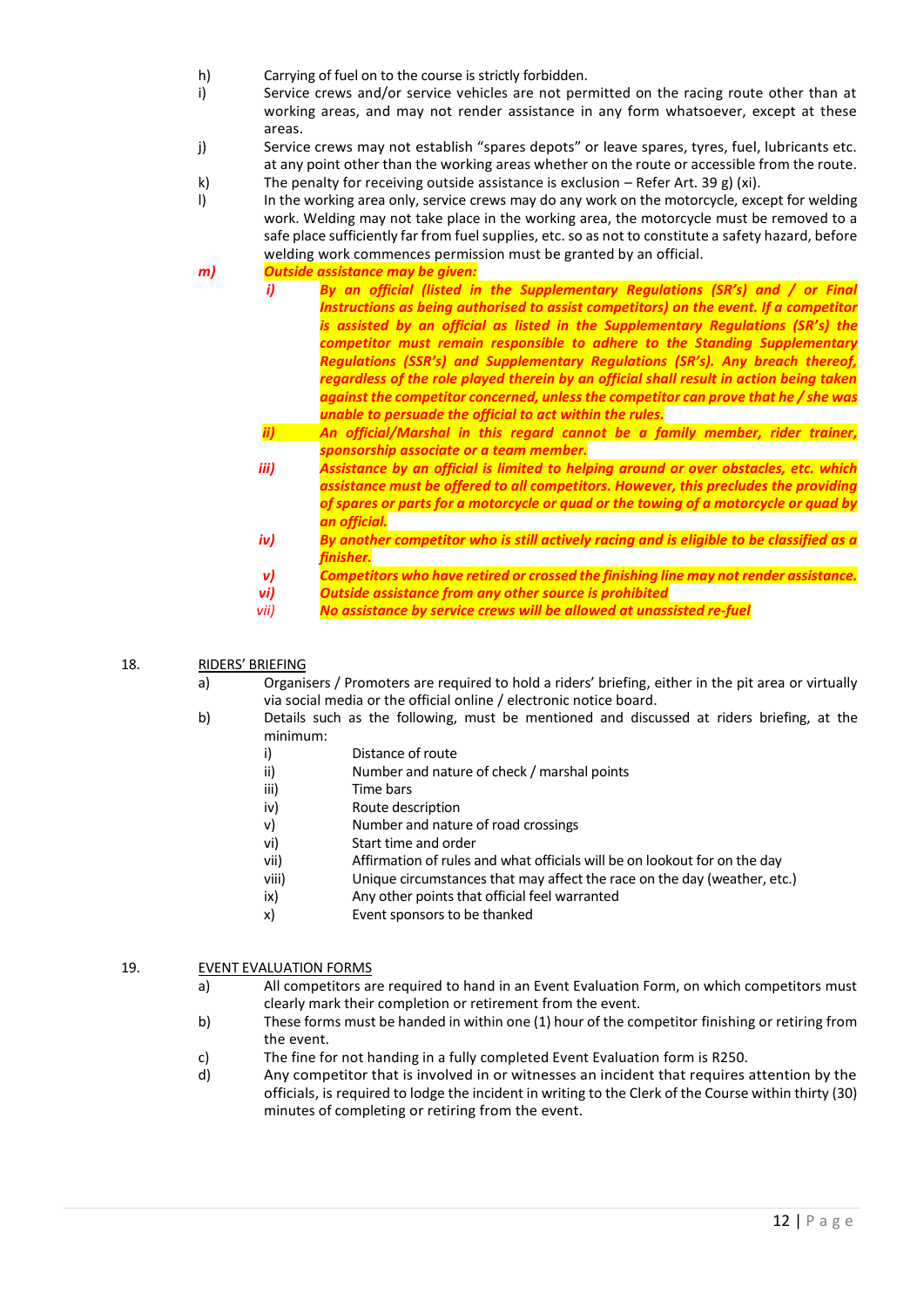#### 20. ROUTE MARKING

Riders and event organisers need to implement all route marking according to the National Enduro SSR's

### 21. LOCAL TRAFFIC REGULATIONS

- a) Competitors must conform to the traffic regulations in force in each locality crossed during the competition.
- b) Any competitor found guilty of an offence against such regulation may, after enquiry, be excluded.

#### 22. TIMEKEEPING

- a) Timekeeping equipment must be handled under the supervision of an official licensed timekeeper.
- b) If the timekeeping equipment does not work, the times must be recorded manually.
- *c) Every timekeeper for an event needs to be licensed by MSA (without exception), which needs to be approved by EnduroSA in writing seven (7) days prior to the start of the event.*
- *d) Timekeepers are to ensure that they provide live timing services, as well as an entry system available on the organisers/promoters website as a first point of contact.*
- *e) Timekeeping equipment should provide a system that is digitally operated with no manual processes between capturing the data from the competitor and the results data displayed as results.*
- f) Only one timekeeping entity can be used on any given event, inclusive of, Regional and Club competitors, where applicable.
- *g) Organisers / Promoters must provide a suitable area for timekeepers which will be a restricted area and must provide adequate protection from inclement weather conditions.*
- *h) Provisional results should be posted as soon as possible, however the intended posting time of provisional results will be published in the Supplementary Regulations (SR's).*
- *i) Timekeepers will be fined One Thousand Five Hundred Rand (R1, 500) per hour for results that are late (maximum fine limit is Seven Thousand Five Hundred Rand (R7,500).*

*Provisional results will only become final once they have been signed off by the Clerk of the Course in accordance with the stipulated time as published in the supplementary regulations k) The Clerk of the Course and / or Stewards may have the right to remove any proven DNFs, who have been included in the results, up to 72 hours after the event.* 

#### 23. ROUTE / CHECK CARDS

A Route Checkpoint may be a manned "Tick Marshal" ticking a Route Card / decal, or unmanned "Stamper" using a Stamp Card or a digital Checkpoint receiver:

- a) Route check cards will be issued at the documentation. Competitors will be responsible for getting their cards marked / stamped at all the route checks.
- b) All check cards are to be checked by the competitor at each checkpoint, and it's the competitor's responsibility to ensure that the check card marker is clearly visible with the naked eye on the check card. Refer Art. 39 e) (iv)
- c) Route check cards must be handed in at the end of the day or at the end of each lap, or on retirement, failure to do so will result in the competitor being awarded a penalty – Refer to Art. 39 g) (xxii)
- d) Any competitor who fails to get his / her route check card marked / stamped at a check point with the intention to deceive the Organisers / Promoters by altering or obliterating any entry on his / her check card, or using another competitor's check card, will be excluded – Refer Art. 39 g) (xv).
- e) Any competitor who accidentally loses his / her route check card must obtain another from the official in charge of the main time control. This new card must be used at that checkpoint and at all the following checks – Refer Art. 39 f)
- f) Competitors will be penalised a minimum of fifteen (15) minutes for the first Checkpoint missed – Refer Art. 39 c) (iii). Competitors missing a second Checkpoint will be penalised a minimum of thirty (30) minutes – Refer Art. 39 d) (iv). Competitors missing 3 or more Checkpoints will be penalised a minimum of 1 hour – Refer Art. 39 e (iii).
- g) A digital checkpoint system will be used at some events whereby the competitor must ensure that there digital wrist band can be used in tandem with the Route check card system, at the discretion of the COC

#### 24. INDICATION OF CHECK POINTS AND STAMP POINTS

a) A check point will be indicated by a board placed 5 to 10 metres before reaching the control.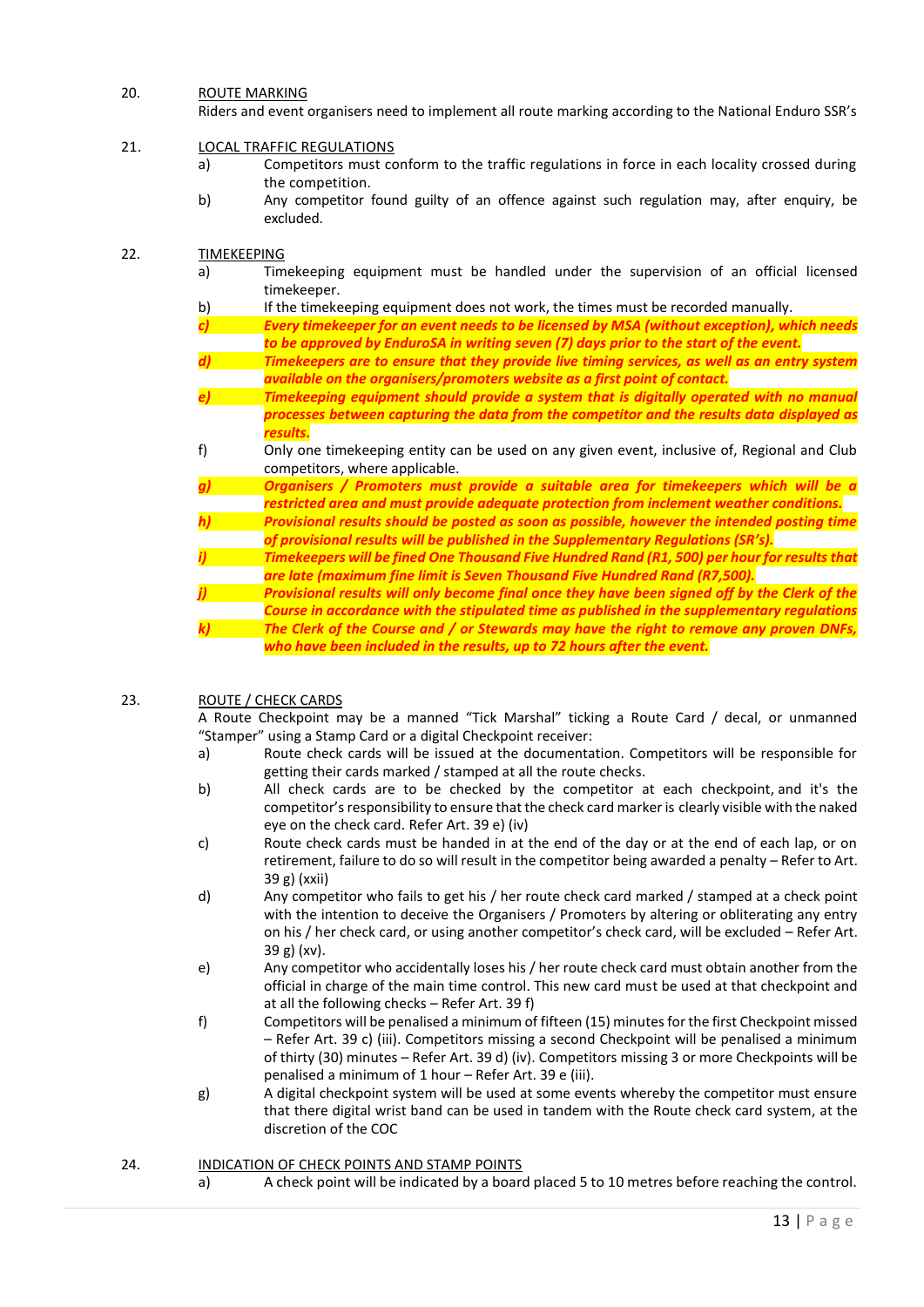b) These boards will be placed so that they are at all times clearly visible to the competitors.

# 25. CLAIMS TO SPECIAL TIME ALLOWANCE

- a) If a competitor can convince the COC that he was delayed by abnormal circumstances outside his / her control, such as a delay occasioned because he had to stop to render first aid in the case of a serious accident, an allowance may be granted.
- b) Neither alleged balking caused by another competitor cannot be accepted as an abnormal circumstance.

#### 26. ROUTE CHECKS

- a) In addition to having his / her route check card marked / stamped with the checkpoint marking clearly visible with the naked eye at all the check points, the competitor must produce his / her route check card for marking / stamping at any official route check. A digital route checking system can also be used.
- b) A board placed on either side of the road ten (10) metres before the route check will indicate such route checks, which may or may not be marked / stamped on the route check card.
- c) At each route check, the officials must keep a checklist indicating the passage of each competitor by number and in order of arrival.
- d) If clippers are used they must have warning boards posted both fifty (50) metres before and at the clipper position. It will not be necessary to man these clipper positions.
- e) No GPS information will be used to validate any missing checkpoint.

# 27. LIST OF PENALTIES

The following standard penalties shall apply. The COC shall notify the imposition of any such penalty to the competitor in writing but a hearing shall not be required prior to imposition if circumstances make it impractical to do so – Refer to GCR 175.

- a) Five (5) Minutes
	- i) Exceeding walking pace (maximum speed permitted is 20km/h) in the pit lane five (5) minutes – Refer Art. 22 (n)
	- ii) For jumping the start five (5) minutes

### b) Ten (10) Minutes

- i) For not first ensuring that it was safe to cross a road crossing before pulling off from a stop control.
- ii) All letters must be the identical size to numbers on *competition* number boards ten (10) minutes – Refer Art. 14 g)
- c) Fifteen (15) Minutes
	- i) For leaving a decontrol ahead of time.<br>ii) Any transgression of Art. 17 per occurre
	- Any transgression of Art. 17 per occurrence fifteen (15) minutes or Exclusion depending on severity – Refer Art. 39 g) (xxvi)
	- iii) For the first Checkpoint missed Refer Art. 32 f)
- d) Thirty (30) Minutes
	- i) Failure to wear a helmet or protective clothing whilst racing Refer Art. 9 g) (vi)<br>ii) For failing to refuel on an environmental mat Refer Art. 17 a)
	- For failing to refuel on an environmental mat Refer Art. 17 a)
	- iii) Deviating off the route i.e. turning inside double markers, turning inside marking stakes or bunting, being further than 20 metres away from a single marker. (1st offence): (thirty (30) minutes) – Refer Art. 28 d) and h)
	- *iv)* For the second Checkpoint missed Refer Art. 32 f), *over and above the fifteen (15) minute penalty for 1st checkpoint missed.*
- e) Sixty (60) Minutes
	- i) Failing to have a 2.5kg fire extinguisher available, located next to the vehicle being refuelled – Refer Art. 17 b)
	- ii) Leaving the course to carry out repairs in the working area: (sixty (60) minutes) Refer Art. 24 g)
	- *iii)* Penalty for more than three Checkpoints missed Refer Art. 32 f), *over and above the fifteen (15) minute and thirty (30) minute penalties for the 1st two checkpoints missed.*

# f) 1 Lap Penalty

Minimum of a 1 Lap penalty for a lost Route Check Card – Refer Art. 32 e)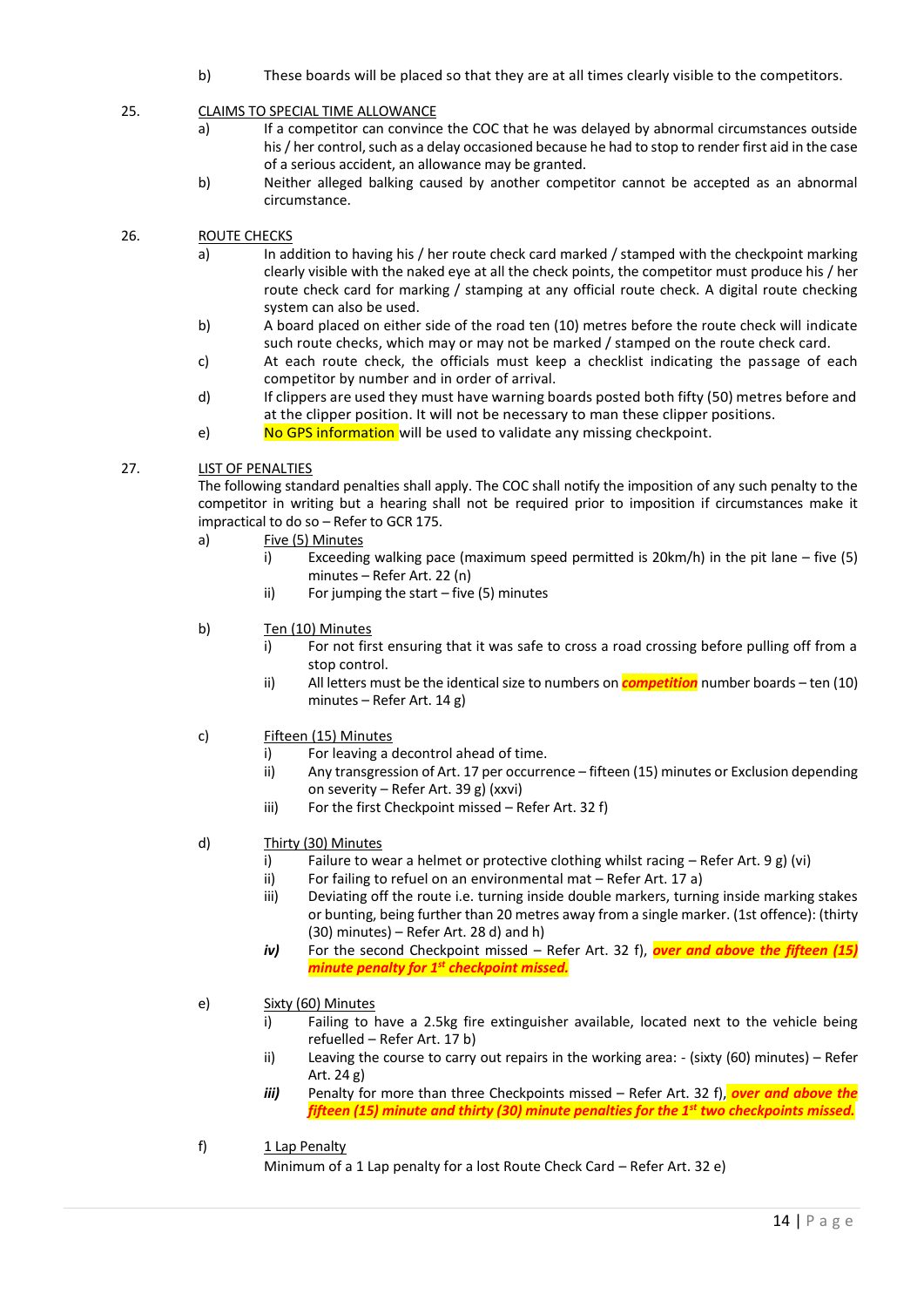- g) Exclusion<br>i) Re
	- Receiving spare parts outside the working area Refer Art. 24
	- ii) Deviating off the route (2nd offence) Refer Art. 28 d) and h)<br>iii) For failing to carry out the instructions of an official.
	- For failing to carry out the instructions of an official.
	- iv) Not riding at walking pace in the working area or dangerous riding in the working area -Refer Art. 24 g)
	- v) Smoking while refuelling or working on the motorcycle Refer to Art. 22 o)
	- vi) Being more than sixty (60) minutes late at the start.
	- vii) Replenishment outside areas provided for this purpose by the Organisers / Promoters, or carrying fuel in a container not securely affixed to the motorcycle – Refer Art. 22 f)
	- viii) Not stopping the engine and dismounting during replenishment Refer Art. 22 g)
	- ix) Carrying out any kind of welding work in the working area Refer Art. 22 i)
	- x) Using outside power Refer Art. 23 b)
	- xi) Accepting outside assistance Refer Art. 24 k)
	- xii) Being accompanied by a retired or non-competitor. Refer Art. 24 d)
	- xiii) Knowingly riding in the reverse of the route.
	- xiv) Starting the race without 1 (one) litre of drinking fluid, medical board and a first aid kit Refer Art. 21 c)
	- xv) Altering a route check card or using another competitor's route check card Refer Art. 32 d)
	- xvi) A competitor who misses a manned check point more than once Refer Art. 32 e), at the discretion of the Clerk of the Course.
	- xvii) Practicing on the course Refer to Art. 37 ii) and Art. 43 a)
	- xviii) Engine capacity, frame or Engine Number not complying with that stated on the selfscrutineering form or change of engine or frame – Refer Art. 15 a)
	- xix) For any false declaration on the self-scrutineering form Refer Art. 15 a)
	- xx) Not stopping and putting one foot on the ground at a road or railway crossing Refer ART. 20 b) (iv)
	- xxi) Failure to hand in route check cards at the end of the day, at the end of each lap or on retirement – Refer to Art. 32 c)
	- xxii) For failing to hand in a GPS for route download when so requested Refer Art. 2 d)
	- xxiii) Committing any breach of the General Competition Rules (GCR's), these Standing Supplementary Regulations (SSR's), Supplementary Regulations (SR's), Official Bulletins or Final Instructions for which no specific penalties have been laid down
	- xxiv) Competitor conduct and responsibility. Each competitor is responsible for the behavior and conduct of every person associated with him / her at the race – Refer SSR 346 (i).
	- xxv) Any act that is prejudicial to the environment, depending on severity Refer to Art.17 and Art 39 c) (iii)

# 28. PRIZE GIVING

- a) Unless a written excuse handed to the event secretary, acceptable to the Clerk of the Course and the Stewards is given, the recipients who do not attend prize giving will forfeit their awards.
- b) Prize giving would be held at 17:00 after the event, unless exceptional circumstances occurred, and the prize giving venue had to be at the venue where the event was held.

# 29. SOCIAL MEDIA CONDUCT

- a) Social media, including, but not restricted to, Facebook, Instagram, Twitter, WhatsApp etc. is a powerful and wide-reaching medium for the expression of views and opinions, and the sharing of photographs and video.
- b) As such, competitors should be aware that their conduct on social media regarding the Regional Enduro Championships, its competitors and sponsors should reflect the impact social media has.
- c) If a competitor is considered to have brought the Championship and / or EnduroSA into disrepute in the opinion of the Championship Controllers, they may be subject to a penalty or disqualification from the Championship.
- d) Additionally, competitors are reminded that Motorsport South Africa monitor social media and any remarks that are deemed to bring the sport into disrepute can lead to penalties.
- e) For clarity, it is accepted that crashes are an inevitable feature of motor-racing and the posting on social media of imagery containing a crash does not bring motorsport into disrepute, but competitors are reminded that careless associated comments may do.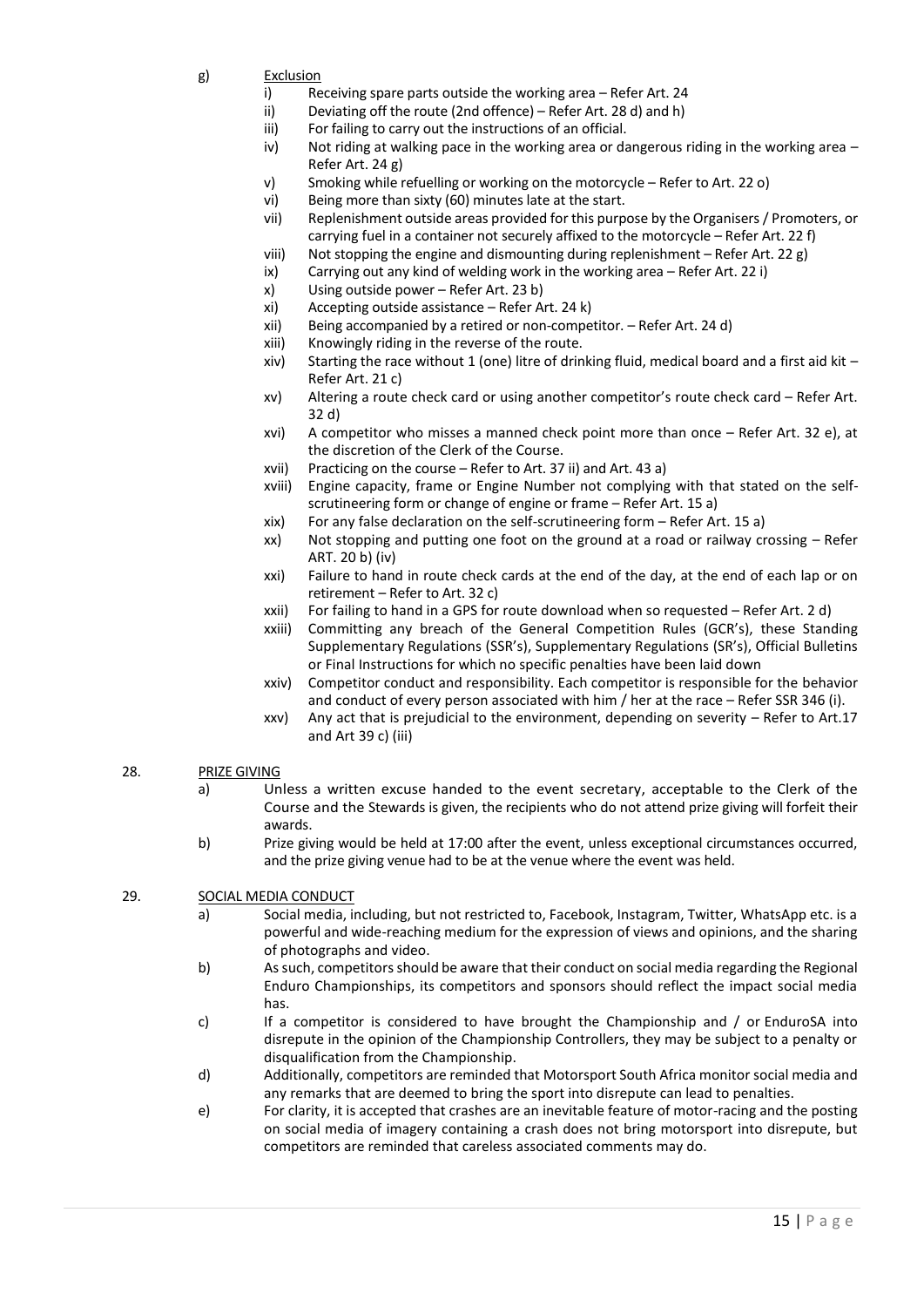# 30. MARKETING AND ADVERTISING RIGHTS

- a) As per GCR 83, Motorsport South Africa (MSA) is the sole owner of all television, radio, social media content, video cassette, sponsoring, marketing, advertising, merchandising, promotion, licensing and any other rights for all MSA Regional Championship events.
- b) All the aforementioned rights in connection with Regional Championship events within the Enduro Motorcycling facet shall be managed and administered on MSA's behalf by its Enduro Working Group (hereinafter referred to as EnduroSA) and may be allocated to specific sponsors according to EnduroSA sponsorship criteria. As such, none of the rights stipulated in clause 48 a) may be assumed or exploited by any entity or individual attending EnduroSA events without the prior written consent of EnduroSA, so as to ensure no conflict of interest with EnduroSA's event or series sponsors or breach of EnduroSA sponsorship criteria.
- c) EnduroSA reserves the right to charge a fee, or offer an alternative commercial arrangement, when granting any consent as envisaged in clause 48 b) above.
- d) Any consent granted by EnduroSA in accordance with the above shall only be in force and effect when reduced to writing and any such written document shall detail the conditions, if any, under which the consent has been granted.
- e) All media attending the event either directly or indirectly as part of rider teams need authority to conduct their services at the event and need to follow the necessary MSA media regulations and the above regulations  $48$  a) – d).
- f) All media once approved to be present at the event, are required to report to the race control admin and sign the roster before the event starts.
- g) All media must have the required MSA clothing requirements so that they are clearly visible as media at the event. No permission will be given to access the route in accordance with event safety regulations unless they are clearly identifiable as media.
- *h) Advertising: It is a condition of entry that in addition to the advertising referred to in GCR 246, competing vehicles / motorcycles shall also display the advertising, if any, as stipulated in the Championship Regulations and specifications for the class for which the motorcycle is entered.*
- *i) Advertising: Advertising of EnduroSA sponsors are to be displayed on the motorcycle when requested, competitors avail themselves for interviews and any media content distributed from EnduroSA events needs to be, with adherence to these SSR's and GCR 246, as well as GCR 247 and 248:*

# **31. POSTPONEMENT, ABANDONMENT OR CANCELLATION OF COMPETITION**

**In the event of a postponement, abandonment or cancellation of a scheduled meeting or a competition forming part of a meeting, the Organisers reserve the right to apply the applicable below stated provision/s:**

- **a. Postponement – Should an event be postponed prior to the start of the event, and it is possible to reschedule the event to another date, entries already received/lodged for the postponed event will be reallocated to the rescheduled event. If for any reason this is not possible, entry fees may be partially or fully refunded.**
- **b. Abandonment – Once an event has officially started, refer to GCR 31 and 261, and is abandoned due to Force Majeure or safety concerns, no entry fee refunds will be made.**
- **c. Cancellation – If an event is cancelled for any reason prior to its start, all entries will be partially or fully refunded – refer GCR 244.**

**Also refer to GCR's 62, 152 vii), 156 vi), 244 and 273 ii).**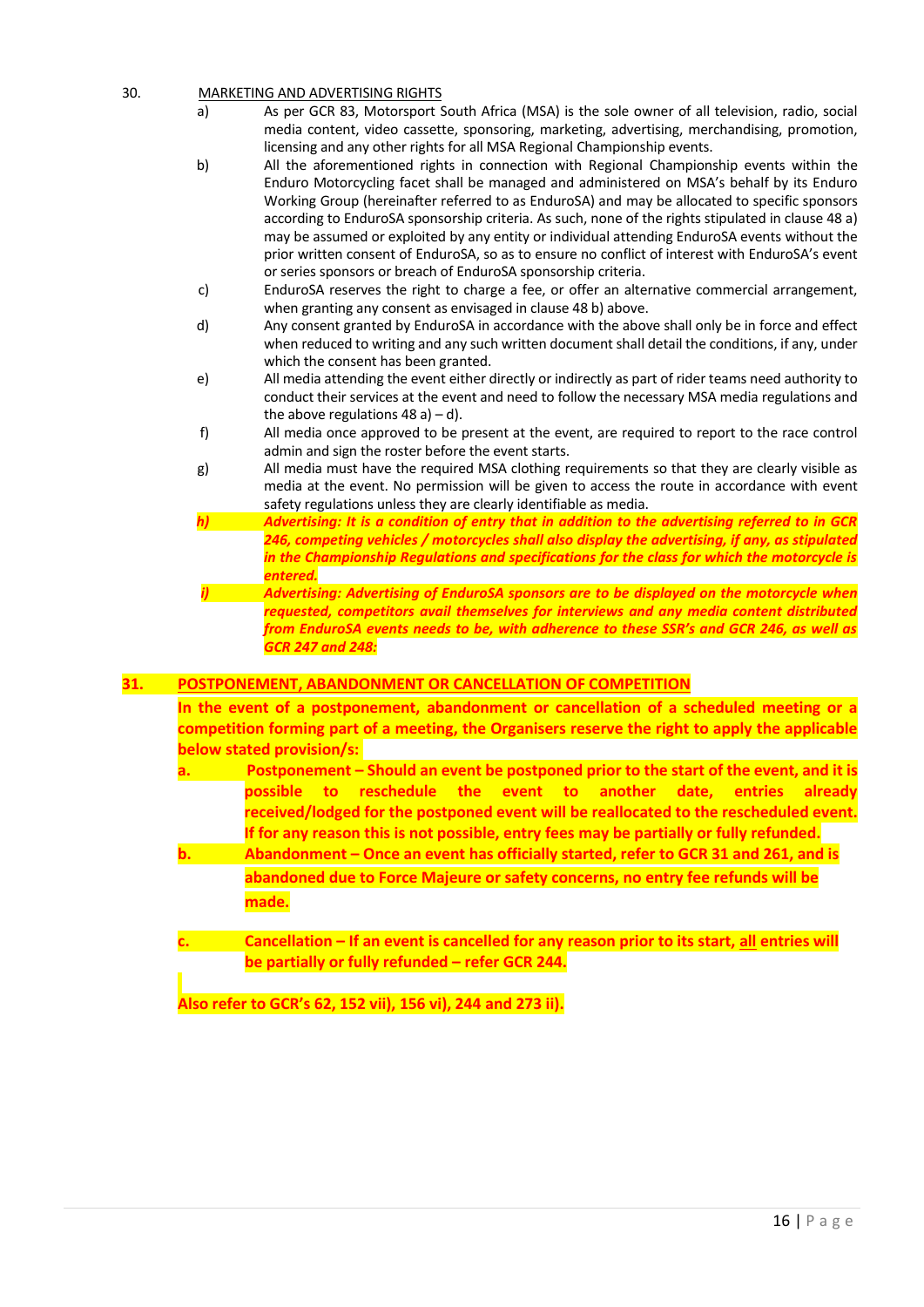#### **ADDENDUM A - 2022 EXTREME ENDURO – FORMAT AND REGULATIONS**

*For the 2022 KZN Regional Enduro Championship an Extreme Enduro format may be included as part of the championship events. Refer to the addendum to the National Enduro SSR's regarding the guidelines for extreme enduro format events that needs to be used by event organisers*

#### **ADDENDUM B – 2022 FUNDURO**

**This addendum to The Regional Enduro SSR's are developed to ensure that all Funduro events operating under Motorsport South Africa permits conform to the Enduro SSR's to ensure that all safety and enduro regulations are implemented consistently by the organizers.**

**With growth and support for these type stand-alone events it has become necessary to develop this addendum to include regulations unique to these less competitive events in the interests of safety, understanding of this facet of enduro and provide the opportunity for these fun riders to transition into the more competitive facets of enduro.**

**This addendum to the SSR's are to be read in conjunction with the Enduro articles, where they are silent the Enduro articles will apply and may not be in conflict with National SSR's.**

**Where individual facet regulations are silent on an issue, and in the event of any dispute, the National Enduro SSR's will take precedence.**

#### 1. Funduro Classification

The Category of Funduro relates to all Fun rides, Club events, Social Enduro Events, Multiple Day Social events and Fun Enduro. The focus is more on the riders enjoyment rather than the competitive aspect with less stringent competitive rules and regulations.

- 2. Officials
	- 2.1 Enduro SA Working Group will be responsible for the approval and appointment of officials at Funduro events to ensure that clubs and organisers of Enduro events are using officials that are fully conversant with the Enduro regulations as well as the different facets of Enduro.
	- 2.2 These officials at Enduro events must be competent and know the regulations in order to enforce them correctly.
	- 2.3 Event regulations must be approved by Enduro SA Working Group and MSA prior to commitments being made with officials.
	- 2.4 Fun Enduro events would require the following minimum official's appointments by EnduroSA: MSA Steward, Enviro Steward, COC and Covid Officer. In the event that there are more than 300 competitors additional officials may need to be appointed.
	- 2.5 Officials could be used in more than one position at events, however MSA permission according to GCR 145 was required prior to the event.
- 3. Age and capacity of classes

Please refer to ART 12 of the 2021 MSA SA National Enduro SSR'

4. Confirmation of Event dates

The proposed dates need to be submitted to MSA well in advance to ensure that there are no date clashes with other enduro events

5. Opening of entries

Due to the nature of these events, entries need to be open far in advance, in some instances a year in advance, which creates a situation whereby standard MSA event documentation will not be practically possible to complete. These events entries can open for competitors to enter the event with entries only becoming final once all documentation has been completed and approved well in advance of the event in order to ensure that last minute complications were avoided

6. Checkpoints

In order to determine which competitor's complete which routes, Organisers / Promoters will make use of Checkpoints (Manned Checkpoints, Stampers or digital scanning) to determine if competitors have completed the route that they entered in